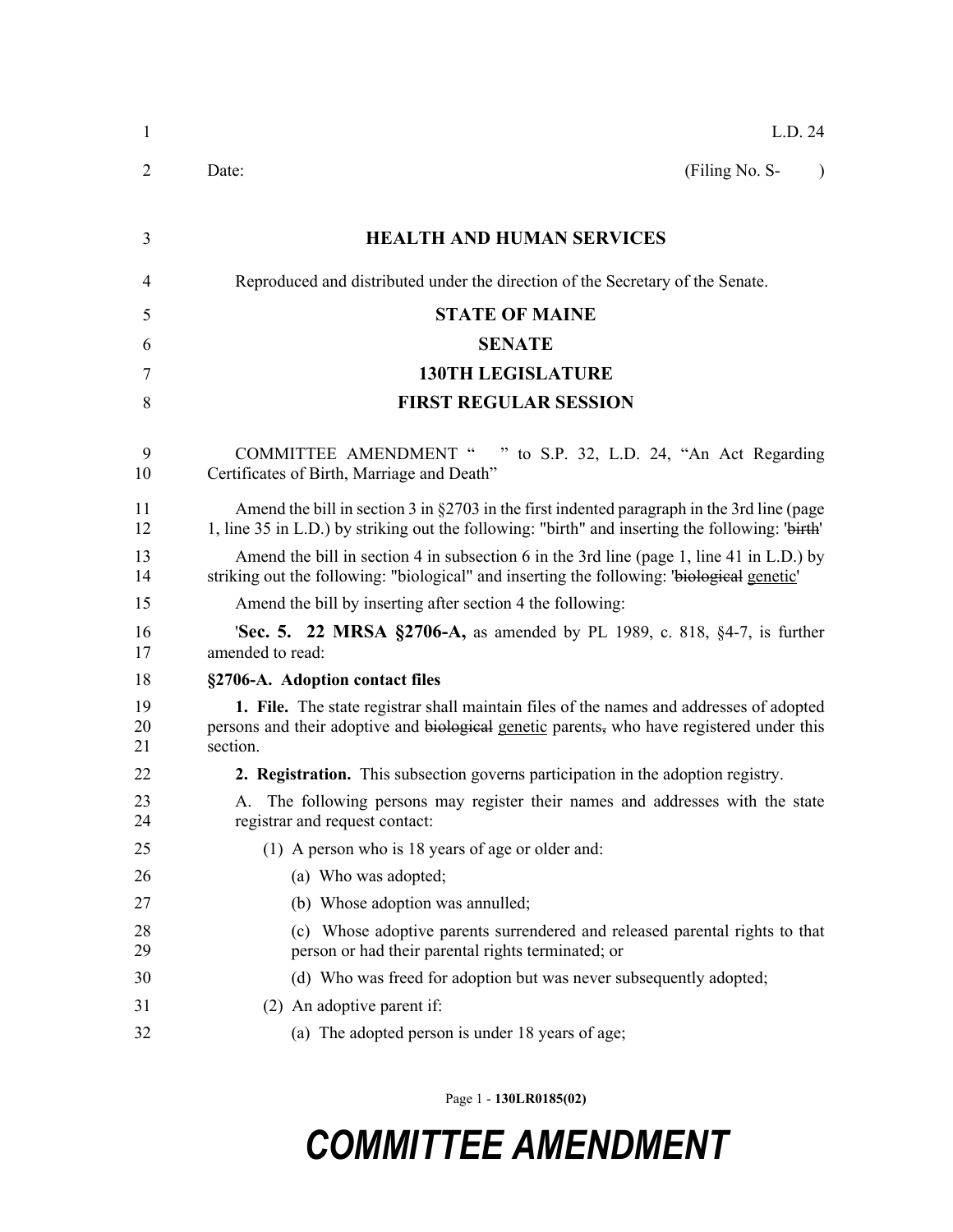| 1              | (b) The adopted person is deceased; or                                                                                                                                                                   |
|----------------|----------------------------------------------------------------------------------------------------------------------------------------------------------------------------------------------------------|
| $\overline{2}$ | (c) The adopted person is at least 18 years of age and is determined by a court                                                                                                                          |
| 3              | to be incapacitated; and                                                                                                                                                                                 |
| 4              | (3) The legal custodian or guardian of:                                                                                                                                                                  |
| 5              | (a) A person whose adoption was annulled, who was surrendered and released                                                                                                                               |
| 6              | by that person's adoptive parents or whose adoptive parents' parental rights                                                                                                                             |
| 7              | were terminated;                                                                                                                                                                                         |
| 8              | (b) An adopted person under 18 years of age who:                                                                                                                                                         |
| 9              | (i) Has been removed from the custody or guardianship of that person's                                                                                                                                   |
| 10             | adoptive parents by order of a court; or                                                                                                                                                                 |
| 11             | (ii) Was freed for adoption but was never subsequently adopted; or                                                                                                                                       |
| 12             | (c) An adopted person who is at least 18 years of age and has been determined                                                                                                                            |
| 13             | by a court to be incapacitated.                                                                                                                                                                          |
| 14<br>15<br>16 | The following persons may register their names and addresses with the state<br>В.<br>registrar and request contact with an adopted person or a person freed for adoption as<br>specified in paragraph A: |
| 17             | (1) A biological genetic parent of an adopted person or of a person freed for                                                                                                                            |
| 18             | adoption but not subsequently adopted;                                                                                                                                                                   |
| 19             | (2) The legal custodian or guardian of a person under 18 years of age whose full                                                                                                                         |
| 20             | sibling or half-sibling is an adopted person or a person freed for adoption;                                                                                                                             |
| 21             | (3) If a biological genetic parent of an adopted person or a person freed for                                                                                                                            |
| 22             | adoption is deceased, a biological genetic mother, legal father, grandparent,                                                                                                                            |
| 23             | sibling, half-sibling, aunt, uncle or first cousin of the deceased biological genetic                                                                                                                    |
| 24             | parent; and                                                                                                                                                                                              |
| 25             | (4) A biological genetic sibling or half-sibling, who is at least 18 years of age, of                                                                                                                    |
| 26             | an adopted person or a person freed for adoption.                                                                                                                                                        |
| 27             | C. At the time of registration, each registrant shall indicate with which of the persons                                                                                                                 |
| 28             | specified in paragraphs A and B contact is desired.                                                                                                                                                      |
| 29             | D. A registrant may withdraw from the adoption registry at any time by submitting a                                                                                                                      |
| 30             | written request to the state registrar.                                                                                                                                                                  |
| 31             | E. When an adopted person reaches 18 years of age and has not been determined by a                                                                                                                       |
| 32             | court to be incapacitated, the state registrar, after mailing notice to the registrant, shall                                                                                                            |
| 33             | delete from the adoption registry any prior registration under paragraph A,                                                                                                                              |
| 34             | subparagraph (2), division (a), or subparagraph (3), division (b).                                                                                                                                       |
| 35             | 3. Certification of identity and relationship. The state registrar shall require each                                                                                                                    |
| 36             | person registering or requesting contact to provide certification of the registrant's identity                                                                                                           |
| 37             | and relationship to the person with whom contact is desired and any additional information                                                                                                               |
| 38             | that is necessary to ensure accurate identification of the registrant and assist in identifying                                                                                                          |
| 39             | the other party.                                                                                                                                                                                         |

COMMITTEE AMENDMENT " " to S.P. 32, L.D. 24

Page 2 - **130LR0185(02)**

## *COMMITTEE AMENDMENT*